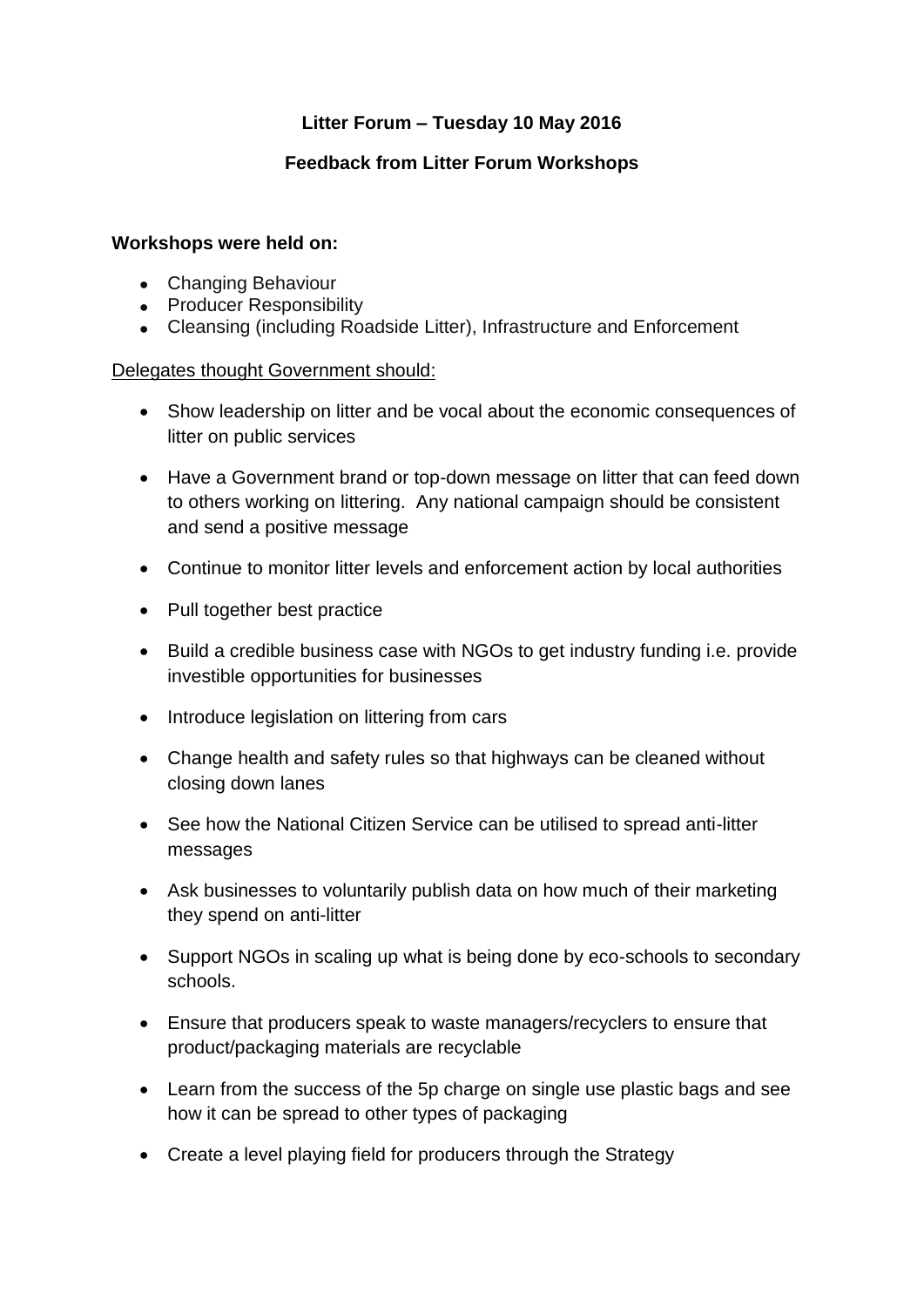- Move responsibility for clearing litter on trunk roads from local authorities to Highways England (it came up particularly strongly in both sessions)
- Involve more departments in tackling litter so it's not just Defra and DCLG. For example, DfT could ensure there's something on preventing roadside litter included in the DVLA driving test; and DfE could consider how to include litter/clean environment more prominently in school lessons.
- Send a clearer message that enforcement/fining is appropriate for acts of littering and, as long as it is carried out sensibly, encourage local authorities to enforce against littering and dog fouling.

### Delegates thought Local Government should:

- Work with NGOs and private sector to increase civic pride Governmentbranded anti-litter message can help with this.
- Use plain-clothed enforcement officers
- Better understand who is littering

# Delegates thought Private Sector should:

- Empower people through apps and emotional rewards
- Increase the use of apps to report and spread conversation on litter in local areas
- Generally do more to communicate with consumers.
- Join up to clean in front of shops, restaurants and wider areas
- Use consistent on-pack labelling
- Reduce unnecessary packaging
- Promote new initiatives made by individual companies to reduce litter.
- Demonstrate commercial advantages of introducing new measures to reduce litter.

# Pledges by NGOs

- Be driving force behind an emotional behaviour changing campaign
- Engage with people on litter in water
- Share survey data, tweets archive and litter directory.